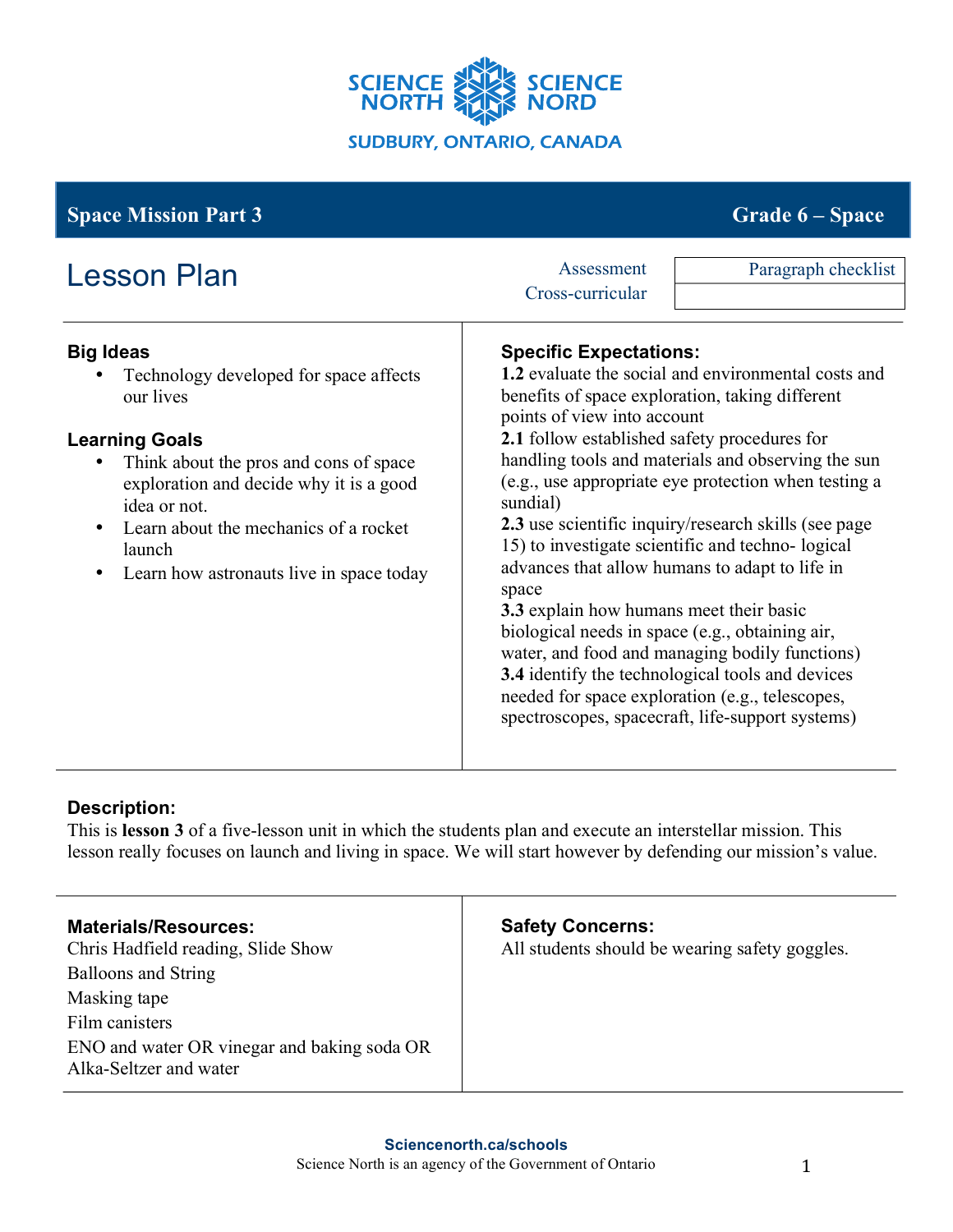# **Introduction**

# **Getting Started**

The government has decided that before you can launch your space mission you need to defend the money you are spending on it. Their main concern is cost, when there are so many other priorities for money to be spent on.

- Benefits of a space program
	- o If students did the reading "Chris Hadfield: Why we need a space program" then they can now participate in a discussion on this topic.
		- NOTE: The link for the reading is: http://www.tested.com/science/space/459079-astronaut-chris-hadfield-whywe-need-space-program/
		- The reading is also attached to lesson 2 of this unit.
	- o Otherwise, start with section three ("From Earth to Space") of the Science North Space video or start the lesson with the Chris Hadfield reading, and then discuss.
- Do we go ahead?
	- o Let the students take a vote.

# **Action**

Great! You have chosen to continue your space exploration program! So let's learn about launching rockets and actually launch them.

# **Activity 1: Launching a Rocket**

- "Let's start with the simplest example of rockets. A balloon. Do you think this is a rocket?"
	- $\circ$  Get a student or several students to blow up a balloon and then let it go. It will fly off.
	- o It doesn't quite fly like a rocket. BUT it does follow Newton's Third Law. For every action there is an equal and opposite reaction.
		- The air rushes out through the nozzle
		- The balloon moves in the opposite direction.
- Not convinced? Let's try this:
	- o Thread a straw onto a string long enough to cross the room.
	- o Get two students to hold the string.
	- o Get volunteers to blow up the balloon and then tape it to the straw.
	- o Let go.
	- o What happened? (It moves straight along the line) Why?
		- The "nozzle" of the balloon flops around, changing the direction of flight constantly. When we add the string we force the balloon to move in one direction only.
		- § You can clearly see that the balloon goes in the opposite direction from the airflow. By restricting the air flow through a nozzle a force is created that moves the balloon forward. This force is called thrust.
	- o Rockets work in exactly the same way, but we use an explosive substance, rocket fuel, to create a pressurized gas that shoots out through the rocket's nozzle.
		- Rockets do not need a string as the nozzle is made out of a solid material that doesn't flop around!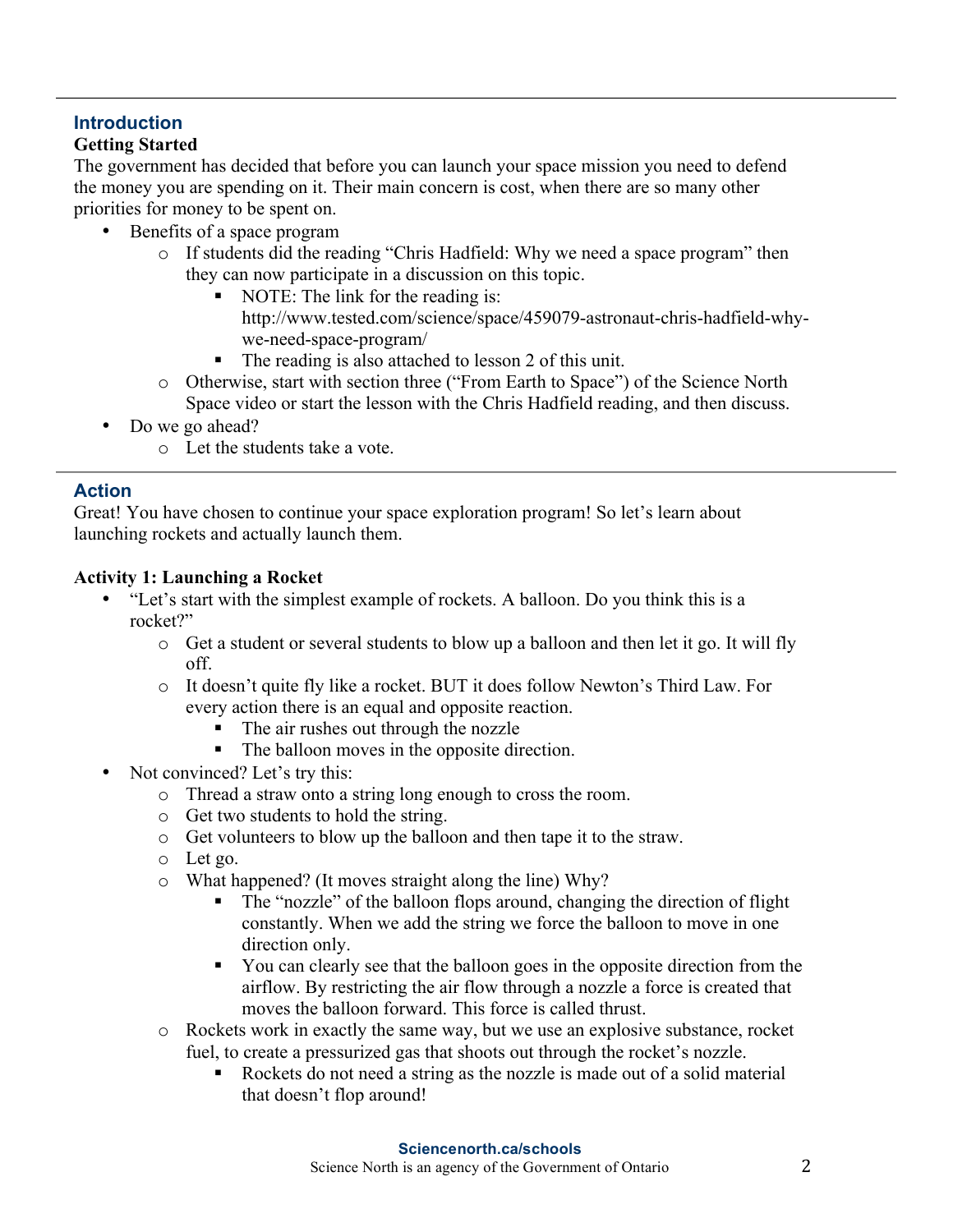o Optionally: show some images of rockets, can you see the nozzles? Can you see how they restrict the flow of gas to create the thrust? (See Slide Show for pictures)

#### **Activity 2: Launching a film canister**

- "OK. Let's discuss rocket fuel. Who has an idea what we might use in real rockets to fuel them?"
	- o Answer: Hydrogen & oxygen mix (very explosive). Also, rockets use solid fuels, sort of like gunpowder, that burns up gradually. On the space shuttle the big tank is for hydrogen and oxygen that burns out through the nozzles of the shuttle. The slimmer rockets on the side burn solid fuel.
- "While we don't want to mix hydrogen and oxygen in class we can show the concept of combining two materials to create an explosive reaction. "
	- o Use your choice of substances. Alka-Seltzer tablets and water have the most consistent results. You may want to take the students outside for this demo, as the rockets can fly quite high.
	- o Fill a film canister about one quarter full of water. Drop a half a tablet of Alka-Seltzer into it and QUICKLY close the lid tightly. Turn the film canister over, so it sits on the lid. Either launch from a child's hand (that is wearing protective goggles) or launch from the ground. **Safety: All students need to be wearing safety goggles.**
		- § (For ENO and baking soda, fill the cap with powder, without having it overflow, then put the filled cap onto the canister).
- Explanation: "As we mix these two substances a gas is released in a chemical reaction. This builds up pressure in the canister until the cap blows off. The pressurized gas then escapes and the film canister shoots up. In a very similar way oxygen and hydrogen react together to create exploding gas that shoots a real rocket up into space."
	- o Repeat a few more times if there is demand for it.

We have blasted off. Our space mission has now reached the halfway point. We have successfully left Earth and we are now on a journey into the unknown. One day, humans could really find themselves on such a journey to a distant and unknown world. We do of course already have humans who live in space though – as they orbit around the Earth in the International Space **Station** 

One such astronaut was Chris Hadfield, the first Canadian commander of the International Space Station. He was on the station for over 5 months in 2013. He did many amazing videos showing how he lived in space. Let us watch a few of them!

#### **Chris Hadfield Videos**

Choose some of the videos from the Canadian Space Agency to show in class.